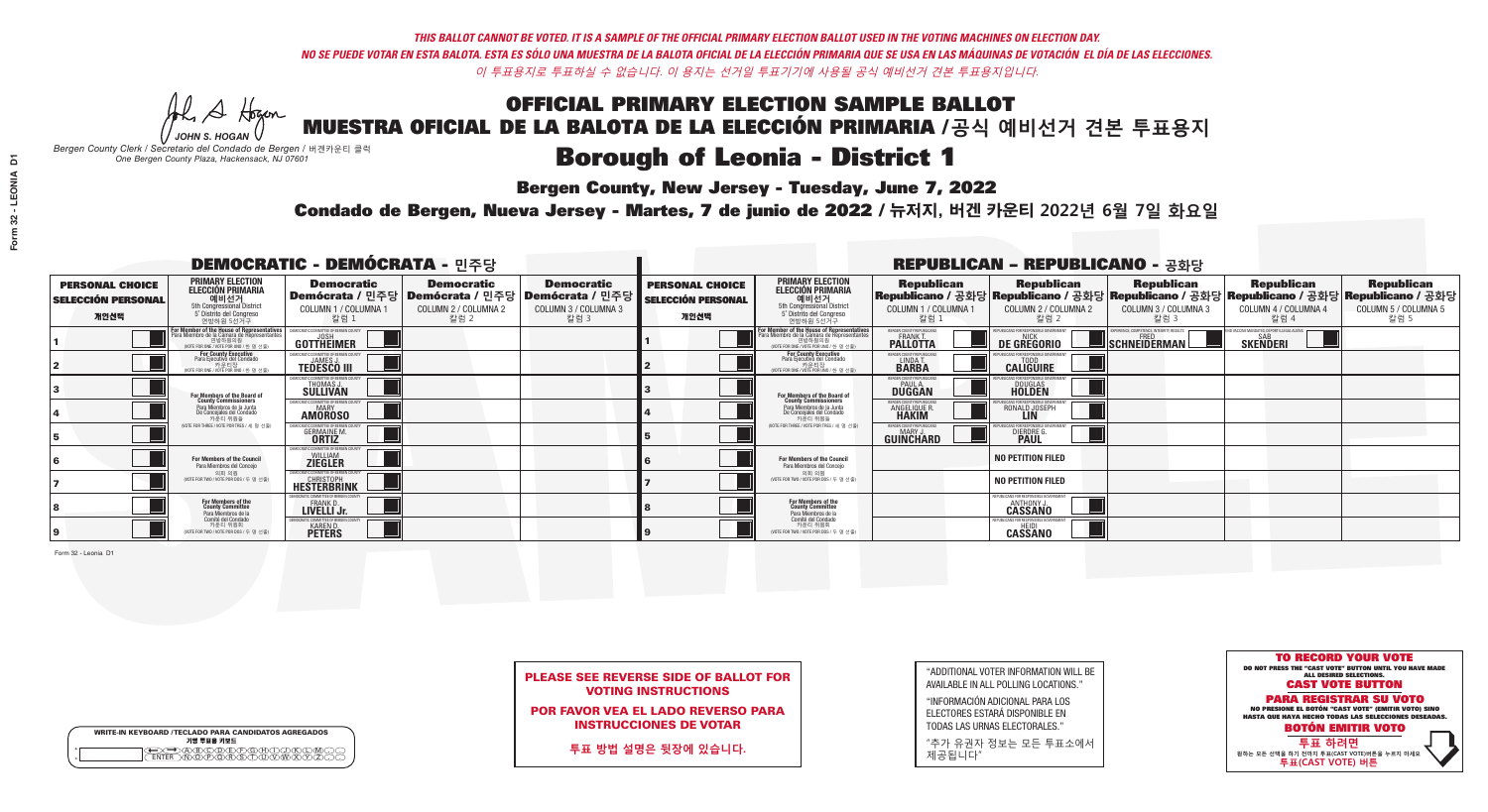**Bergen County, New Jersey - Tuesday, June 7, 2022** 

A Hogan *JOHN S. HOGAN*

|         | <b>WRITE-IN KEYBOARD /TECLADO PARA CANDIDATOS AGREGADOS</b><br>기명 투표용 키보드 |
|---------|---------------------------------------------------------------------------|
| $\circ$ | )(B)(C)(D)(E)(F)(G)(H)(                                                   |
| $\circ$ | ፞ <u>፟</u> ፟፝፟፟፟፟፞፟፟፟ፙ፝ዀ፝፟ዀ፝                                              |

*Bergen County Clerk / Secretario del Condado de Bergen /* 버겐카운티 클럭 *One Bergen County Plaza, Hackensack, NJ 07601*



PLEASE SEE REVERSE SIDE OF BALLOT FOR VOTING INSTRUCTIONS

POR FAVOR VEA EL LADO REVERSO PARA INSTRUCCIONES DE VOTAR

**투표 방법 설명은 뒷장에 있습니다.**

| "ADDITIONAL VOTER INFORMATION WILL BE |
|---------------------------------------|
| AVAILABLE IN ALL POLLING LOCATIONS."  |

"INFORMACIÓN ADICIONAL PARA LOS ELECTORES ESTARÁ DISPONIBLE EN TODAS LAS URNAS ELECTORALES."

"추가 유권자 정보는 모든 투표소에서 제공됩니다"

Condado de Bergen, Nueva Jersey - Martes, 7 de junio de 2022 / 뉴저지, 버겐 카운티 2022년 6월 7일 화요일 *One Bergen County Plaza, Hackensack, NJ 07601*

| <b>DEMOCRATIC - DEMÓCRATA - 민주당</b>                         |                                                                                                                                    |                                                                           |                                                   |                                                                                                        |                                                             |                                                                                                                                    |                                                               | <b>REPUBLICAN - REPUBLICANO - 공화당</b>             |                                                                                                                                                |                                                           |                                                   |
|-------------------------------------------------------------|------------------------------------------------------------------------------------------------------------------------------------|---------------------------------------------------------------------------|---------------------------------------------------|--------------------------------------------------------------------------------------------------------|-------------------------------------------------------------|------------------------------------------------------------------------------------------------------------------------------------|---------------------------------------------------------------|---------------------------------------------------|------------------------------------------------------------------------------------------------------------------------------------------------|-----------------------------------------------------------|---------------------------------------------------|
| <b>PERSONAL CHOICE</b><br><b>SELECCIÓN PERSONAL</b><br>개인선택 | <b>PRIMARY ELECTION</b><br><b>ELECCIÓN PRIMARIA</b><br>예비선거<br>5th Congressional District<br>5° Distrito del Congreso<br>연방하원 5선거구 | <b>Democratic</b><br>COLUMN 1 / COLUMNA 1<br>칼럼 1                         | <b>Democratic</b><br>COLUMN 2 / COLUMNA 2<br>칼럼 2 | <b>Democratic</b><br>│Demócrata / 민주당│Demócrata / 민주당│Demócrata / 민주당│<br>COLUMN 3 / COLUMNA 3<br>칼럼 3 | <b>PERSONAL CHOICE</b><br><b>SELECCIÓN PERSONAL</b><br>개인선택 | <b>PRIMARY ELECTION</b><br><b>ELECCIÓN PRIMARIA</b><br>예비선거<br>5th Congressional District<br>5° Distrito del Congreso<br>연방하원 5선거구 | <b>Republican</b><br>COLUMN 1 / COLUMNA 1<br>칼럼 :             | <b>Republican</b><br>COLUMN 2 / COLUMNA 2<br>칼럼 2 | <b>Republican</b><br>Republicano / 공화당 Republicano / 공화당 Republicano / 공화당 Republicano / 공화당 Republicano / 공화당<br>COLUMN 3 / COLUMNA 3<br>칼럼 3 | <b>Republican</b><br>COLUMN 4 / COLUMNA 4<br>칼럼 4         | <b>Republican</b><br>COLUMN 5 / COLUMNA 5<br>칼럼 5 |
|                                                             | F <b>or Member of the House of Representatives</b><br>Para Miembro de la Cámara de Representantes                                  | <b>GOTTHEIMER</b>                                                         |                                                   |                                                                                                        |                                                             | For Member of the House of Representatives<br>Para Miembro de la Cámara de Representantes                                          | ERGEN COUNTY REPUBLICAN<br><b>PALLOTTA</b>                    | DE GREGORIO                                       | SCHNEIDERMAN                                                                                                                                   | VACCINE MANDATES, DEPORT ILLEGAL ALIEN<br><b>SKENDERI</b> |                                                   |
|                                                             | <b>For County Executive</b><br>Para Ejecutivo del Condado<br>가운티장<br>(VOTE FOR ONE / VOTE POR UNO / 한 명 선출)                        | <b>TEDESCO III</b>                                                        |                                                   |                                                                                                        |                                                             | For County Executive<br>Para Ejecutivo del Condado<br>. 카운티장<br>(VOTE FOR ONE / VOTE POR UNO / 한 명 선출                              | BERGEN COUNTY REPUBLICAN<br>LINDA T.                          | <b>CALIGUIRE</b>                                  |                                                                                                                                                |                                                           |                                                   |
|                                                             | <b>For Members of the Board of<br/>County Commissioners</b>                                                                        | MOCRATIC COMMITTEE OF BEBGEN COUNT<br>THOMAS J.                           |                                                   |                                                                                                        |                                                             | For Members of the Board of<br>County Commissioners                                                                                | ERGEN COUNTY REPUBLICAN<br><b>PAUL A.</b><br><b>DUGGAN</b>    | <b>DOUGLAS</b><br><b>HOLDEN</b>                   |                                                                                                                                                |                                                           |                                                   |
|                                                             | Para Miembros de la Junta<br>De Concejales del Condado<br>카우티 위원들                                                                  | MOCRATIC COMMITTEE OF BERGEN COUNTY<br><b>MARY</b><br><b>AMOROSO</b>      |                                                   |                                                                                                        |                                                             | Para Miembros de la Junta<br>De Concejales del Condado<br>카운티 위원들                                                                  | <b>RGEN COUNTY REPUBLICAN</b><br><b>ANGELIQUE R<br/>HAKIM</b> | RONALD JOSEPH                                     |                                                                                                                                                |                                                           |                                                   |
|                                                             | (VOTE FOR THREE / VOTE POR TRES / 세 명 선출)                                                                                          | <b>GERMAINE M.</b><br><b>ORTIZ</b>                                        |                                                   |                                                                                                        |                                                             | (VOTE FOR THREE / VOTE POR TRES / 세 명 선출                                                                                           | ERGEN COUNTY REPUBLICANS<br>MARY .I<br>GUINCHARD              | DIERDRE G                                         |                                                                                                                                                |                                                           |                                                   |
|                                                             | For Members of the Council<br>Para Miembros del Conceio                                                                            | EMOCRATIC COMMITTEE OF BERGEN COUNTY<br><b>ZIEGLER</b>                    |                                                   |                                                                                                        |                                                             | <b>For Members of the Council</b><br>Para Miembros del Conceio                                                                     |                                                               | <b>NO PETITION FILED</b>                          |                                                                                                                                                |                                                           |                                                   |
|                                                             | 의회 의원<br>(VOTE FOR TWO / VOTE POR DOS / 두 명 선출                                                                                     | EMOCRATIC COMMITTEE OF BERGEN COUNTY<br><b>HESTERBRINK</b>                |                                                   |                                                                                                        |                                                             | 의회 의원<br>NOTE FOR TWO / VOTE POR DOS / 두 명 선출)                                                                                     |                                                               | <b>NO PETITION FILED</b>                          |                                                                                                                                                |                                                           |                                                   |
|                                                             | For Members of the<br>County Committee<br>Para Miembros de la                                                                      | TIC COMMITTEE OF BERGEN CO<br><b>MATTHEW</b>                              |                                                   |                                                                                                        |                                                             | For Members of the<br>County Committee<br>Para Miembros de la<br>Comité del Condado                                                |                                                               | NO PETITION FILED                                 |                                                                                                                                                |                                                           |                                                   |
|                                                             | Comité del Condado<br>카운티 위원회<br>(VOTE FOR TWO / VOTE POR DOS / 두 명 선출)                                                            | <b>ITIC COMMITTEE OF BERGEN COUNT</b><br><b>MARIA E.</b><br><b>ANDREU</b> |                                                   |                                                                                                        |                                                             | 카운티 위원회<br>(VOTE FOR TWO / VOTE POR DOS / 두 명 선출)                                                                                  |                                                               | <b>NO PETITION FILED</b>                          |                                                                                                                                                |                                                           |                                                   |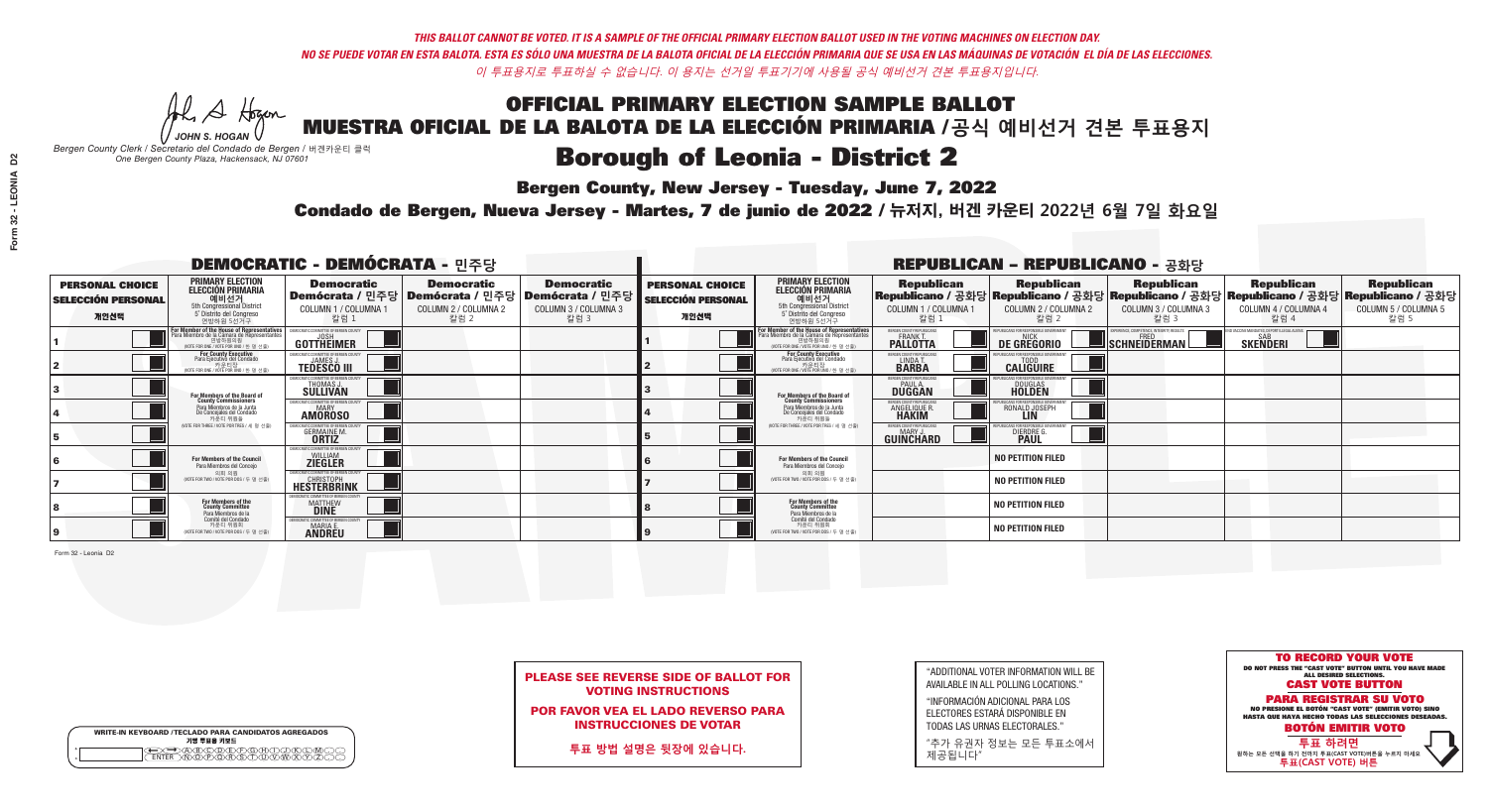**Bergen County, New Jersey - Tuesday, June 7, 2022** 

A Hogan *JOHN S. HOGAN*

|         | <b>WRITE-IN KEYBOARD /TECLADO PARA CANDIDATOS AGREGADOS</b><br>기명 투표용 키보드 |
|---------|---------------------------------------------------------------------------|
| $\circ$ | )(B)(C)(D)(E)(F)(G)(H)(                                                   |
| $\circ$ | ፞ <u>፟</u> ፟፝፟፟፟፟፞፟፟፟ፙ፝ዀ፝፟ዀ፝                                              |

*Bergen County Clerk / Secretario del Condado de Bergen /* 버겐카운티 클럭 *One Bergen County Plaza, Hackensack, NJ 07601*



PLEASE SEE REVERSE SIDE OF BALLOT FOR VOTING INSTRUCTIONS

POR FAVOR VEA EL LADO REVERSO PARA INSTRUCCIONES DE VOTAR

**투표 방법 설명은 뒷장에 있습니다.**

| "ADDITIONAL VOTER INFORMATION WILL BE |
|---------------------------------------|
| AVAILABLE IN ALL POLLING LOCATIONS."  |

"INFORMACIÓN ADICIONAL PARA LOS ELECTORES ESTARÁ DISPONIBLE EN TODAS LAS URNAS ELECTORALES."

"추가 유권자 정보는 모든 투표소에서 제공됩니다"

Condado de Bergen, Nueva Jersey - Martes, 7 de junio de 2022 / 뉴저지, 버겐 카운티 2022년 6월 7일 화요일 *One Bergen County Plaza, Hackensack, NJ 07601*

| <b>DEMOCRATIC - DEMÓCRATA - 민주당</b>                         |                                                                                                                                    |                                                                      |                                                   |                                                                                                              |                                                             |                                                                                                                                    |                                                               | <b>REPUBLICAN - REPUBLICANO - 공화당</b>             |                                                                                                                                                |                                                           |                                                   |
|-------------------------------------------------------------|------------------------------------------------------------------------------------------------------------------------------------|----------------------------------------------------------------------|---------------------------------------------------|--------------------------------------------------------------------------------------------------------------|-------------------------------------------------------------|------------------------------------------------------------------------------------------------------------------------------------|---------------------------------------------------------------|---------------------------------------------------|------------------------------------------------------------------------------------------------------------------------------------------------|-----------------------------------------------------------|---------------------------------------------------|
| <b>PERSONAL CHOICE</b><br><b>SELECCIÓN PERSONAL</b><br>개인선택 | <b>PRIMARY ELECTION</b><br><b>ELECCIÓN PRIMARIA</b><br>예비선거<br>5th Congressional District<br>5° Distrito del Congreso<br>연방하원 5선거구 | <b>Democratic</b><br>COLUMN 1 / COLUMNA 1<br>칼럼 1                    | <b>Democratic</b><br>COLUMN 2 / COLUMNA 2<br>칼럼 2 | <b>Democratic</b><br>  Demócrata / 민주당   Demócrata / 민주당   Demócrata / 민주당  <br>COLUMN 3 / COLUMNA 3<br>칼럼 3 | <b>PERSONAL CHOICE</b><br><b>SELECCIÓN PERSONAL</b><br>개인선택 | <b>PRIMARY ELECTION</b><br><b>ELECCIÓN PRIMARIA</b><br>예비선거<br>5th Congressional District<br>5° Distrito del Congreso<br>연방하원 5선거구 | <b>Republican</b><br>COLUMN 1 / COLUMNA 1<br>칼럼 :             | <b>Republican</b><br>COLUMN 2 / COLUMNA 2<br>칼럼 2 | <b>Republican</b><br>Republicano / 공화당 Republicano / 공화당 Republicano / 공화당 Republicano / 공화당 Republicano / 공화당<br>COLUMN 3 / COLUMNA 3<br>칼럼 3 | <b>Republican</b><br>COLUMN 4 / COLUMNA 4<br>칼럼 4         | <b>Republican</b><br>COLUMN 5 / COLUMNA 5<br>칼럼 5 |
|                                                             | F <b>or Member of the House of Representatives</b><br>Para Miembro de la Cámara de Representantes                                  | <b>GOTTHEIMER</b>                                                    |                                                   |                                                                                                              |                                                             | For Member of the House of Representatives<br>Para Miembro de la Cámara de Representantes                                          | ERGEN COUNTY REPUBLICAN<br><b>PALLOTTA</b>                    | DE GREGORIO                                       | SCHNEIDERMAN                                                                                                                                   | VACCINE MANDATES, DEPORT ILLEGAL ALIEN<br><b>SKENDERI</b> |                                                   |
|                                                             | <b>For County Executive</b><br>Para Ejecutivo del Condado<br>가운티장<br>(VOTE FOR ONE / VOTE POR UNO / 한 명 선출)                        | <b>TEDESCO III</b>                                                   |                                                   |                                                                                                              |                                                             | For County Executive<br>Para Ejecutivo del Condado<br>. 카운티장<br>(VOTE FOR ONE / VOTE POR UNO / 한 명 선출                              | BERGEN COUNTY REPUBLICAN<br>LINDA T.                          | <b>CALIGUIRE</b>                                  |                                                                                                                                                |                                                           |                                                   |
|                                                             | <b>For Members of the Board of<br/>County Commissioners</b>                                                                        | MOCRATIC COMMITTEE OF BEBGEN COUNT<br>THOMAS J.                      |                                                   |                                                                                                              |                                                             | For Members of the Board of<br>County Commissioners                                                                                | ERGEN COUNTY REPUBLICAN<br><b>PAUL A.</b><br><b>DUGGAN</b>    | <b>DOUGLAS</b><br><b>HOLDEN</b>                   |                                                                                                                                                |                                                           |                                                   |
|                                                             | Para Miembros de la Junta<br>De Concejales del Condado<br>카우티 위원들                                                                  | MOCRATIC COMMITTEE OF BERGEN COUNTY<br><b>MARY</b><br><b>AMOROSO</b> |                                                   |                                                                                                              |                                                             | Para Miembros de la Junta<br>De Concejales del Condado<br>카운티 위원들                                                                  | <b>RGEN COUNTY REPUBLICAN</b><br><b>ANGELIQUE R<br/>HAKIM</b> | RONALD JOSEPH                                     |                                                                                                                                                |                                                           |                                                   |
|                                                             | (VOTE FOR THREE / VOTE POR TRES / 세 명 선출)                                                                                          | <b>GERMAINE M.</b><br><b>ORTIZ</b>                                   |                                                   |                                                                                                              |                                                             | (VOTE FOR THREE / VOTE POR TRES / 세 명 선출)                                                                                          | ERGEN COUNTY REPUBLICANS<br>MARY .I<br>GUINCHARD              | DIERDRE G                                         |                                                                                                                                                |                                                           |                                                   |
|                                                             | For Members of the Council<br>Para Miembros del Conceio                                                                            | EMOCRATIC COMMITTEE OF BERGEN COUNTY<br><b>ZIEGLER</b>               |                                                   |                                                                                                              |                                                             | <b>For Members of the Council</b><br>Para Miembros del Conceio                                                                     |                                                               | <b>NO PETITION FILED</b>                          |                                                                                                                                                |                                                           |                                                   |
|                                                             | 의회 의원<br>(VOTE FOR TWO / VOTE POR DOS / 두 명 선출                                                                                     | EMOCRATIC COMMITTEE OF BERGEN COUNTY<br><b>HESTERBRINK</b>           |                                                   |                                                                                                              |                                                             | 의회 의원<br>NOTE FOR TWO / VOTE POR DOS / 두 명 선출)                                                                                     |                                                               | <b>NO PETITION FILED</b>                          |                                                                                                                                                |                                                           |                                                   |
|                                                             | For Members of the<br>County Committee<br>Para Miembros de la                                                                      | DCRATIC COMMITTEE OF BERGEN COUNT<br><b>ZEIGLER</b>                  |                                                   |                                                                                                              |                                                             | For Members of the<br>County Committee<br>Para Miembros de la<br>Comité del Condado                                                |                                                               | NO PETITION FILED                                 |                                                                                                                                                |                                                           |                                                   |
|                                                             | Comité del Condado<br>카운티 위원회<br>(VOTE FOR TWO / VOTE POR DOS / 두 명 선출)                                                            | OCRATIC COMMITTEE OF BERGEN COUNT<br>MICHELE E.                      |                                                   |                                                                                                              |                                                             | 카운티 위원회<br>(VOTE FOR TWO / VOTE POR DOS / 두 명 선출)                                                                                  |                                                               | <b>NO PETITION FILED</b>                          |                                                                                                                                                |                                                           |                                                   |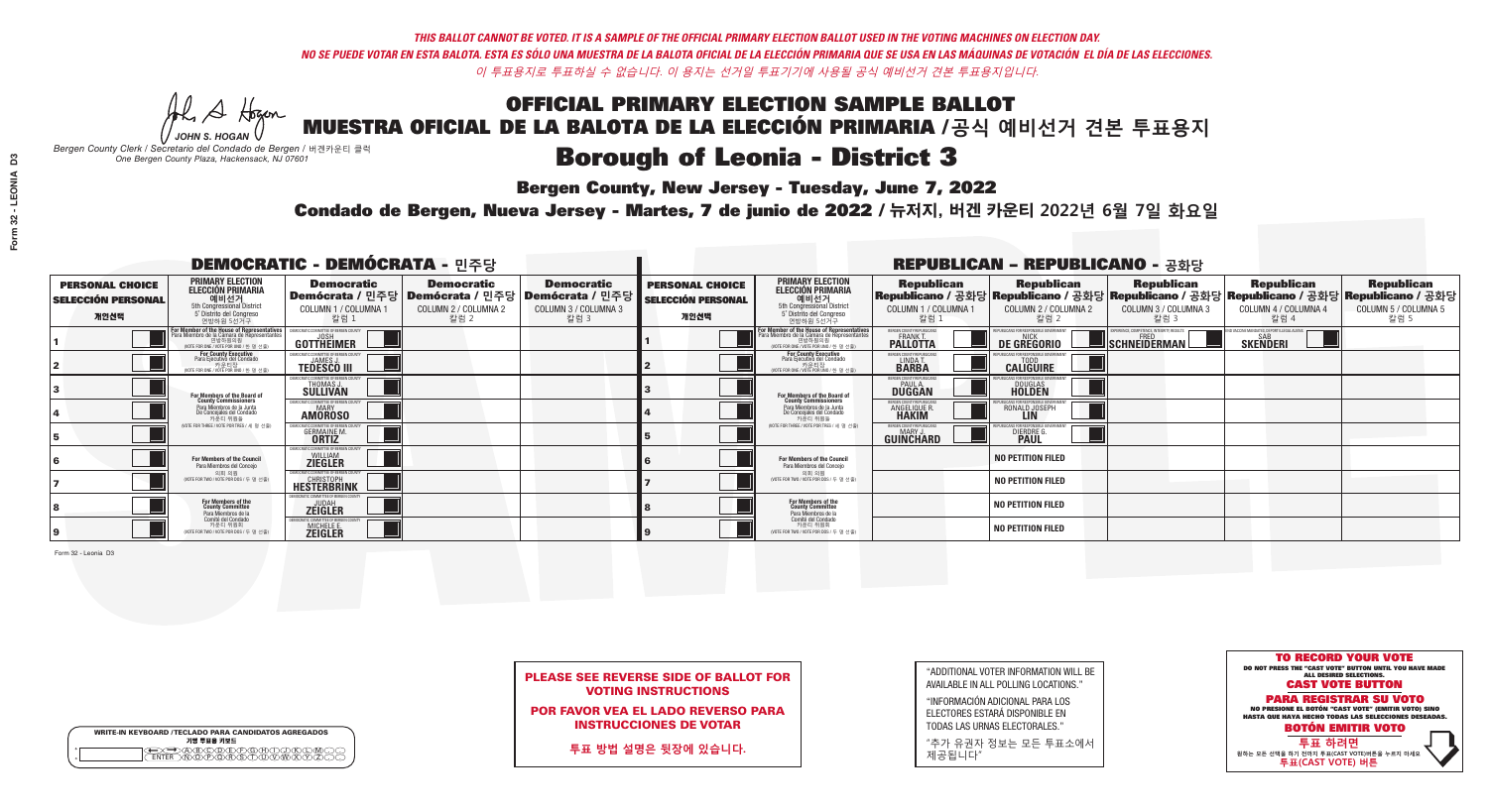**Bergen County, New Jersey - Tuesday, June 7, 2022** 

A Hogen *JOHN S. HOGAN*

|         | <b>WRITE-IN KEYBOARD /TECLADO PARA CANDIDATOS AGREGADOS</b><br>기명 투표용 키보드 |
|---------|---------------------------------------------------------------------------|
| o       | )B)C)D)E)(F)(G)(A)(                                                       |
| $\circ$ | <b>ፙ፝፟፝፝፝፟ፙ፝፟ዀ፝</b> ጞጞጞ                                                   |

*Bergen County Clerk / Secretario del Condado de Bergen /* 버겐카운티 클럭 *One Bergen County Plaza, Hackensack, NJ 07601*



PLEASE SEE REVERSE SIDE OF BALLOT FOR VOTING INSTRUCTIONS

POR FAVOR VEA EL LADO REVERSO PARA INSTRUCCIONES DE VOTAR

**투표 방법 설명은 뒷장에 있습니다.**

| "ADDITIONAL VOTER INFORMATION WILL BE |
|---------------------------------------|
| AVAILABLE IN ALL POLLING LOCATIONS."  |

"INFORMACIÓN ADICIONAL PARA LOS ELECTORES ESTARÁ DISPONIBLE EN TODAS LAS URNAS ELECTORALES."

"추가 유권자 정보는 모든 투표소에서 제공됩니다"

Condado de Bergen, Nueva Jersey - Martes, 7 de junio de 2022 / 뉴저지, 버겐 카운티 2022년 6월 7일 화요일 *One Bergen County Plaza, Hackensack, NJ 07601*

|                                                             |                                                                                                                                    | <b>DEMOCRATIC - DEMÓCRATA - 민주당</b>                                           |                                                   |                                                                                                        |                                                             |                                                                                                                                              |                                                            | <b>REPUBLICAN - REPUBLICANO - 공화당</b>              |                                                                                                                                                |                                                               |                                                   |
|-------------------------------------------------------------|------------------------------------------------------------------------------------------------------------------------------------|-------------------------------------------------------------------------------|---------------------------------------------------|--------------------------------------------------------------------------------------------------------|-------------------------------------------------------------|----------------------------------------------------------------------------------------------------------------------------------------------|------------------------------------------------------------|----------------------------------------------------|------------------------------------------------------------------------------------------------------------------------------------------------|---------------------------------------------------------------|---------------------------------------------------|
| <b>PERSONAL CHOICE</b><br><b>SELECCIÓN PERSONAL</b><br>개인선택 | <b>PRIMARY ELECTION</b><br><b>ELECCIÓN PRIMARIA</b><br>예비선거<br>5th Congressional District<br>5° Distrito del Congreso<br>연방하원 5선거구 | <b>Democratic</b><br>COLUMN 1 / COLUMNA 1<br>칼럼 1                             | <b>Democratic</b><br>COLUMN 2 / COLUMNA 2<br>칼럼 2 | <b>Democratic</b><br>│Demócrata / 민주당│Demócrata / 민주당│Demócrata / 민주당┃<br>COLUMN 3 / COLUMNA 3<br>칼럼 3 | <b>PERSONAL CHOICE</b><br><b>SELECCIÓN PERSONAL</b><br>개인선택 | <b>PRIMARY ELECTION</b><br><b>ELECCIÓN PRIMARIA</b><br>예비선거<br>5th Congressional District<br>5° Distrito del Congreso<br>연방하원 5선거구           | <b>Republican</b><br>COLUMN 1 / COLUMNA 1<br>칼럼 :          | <b>Republican</b><br>COLUMN 2 / COLUMNA 2<br>·칼럼 2 | <b>Republican</b><br>Republicano / 공화당 Republicano / 공화당 Republicano / 공화당 Republicano / 공화당 Republicano / 공화당<br>COLUMN 3 / COLUMNA 3<br>칼럼 3 | <b>Republican</b><br>COLUMN 4 / COLUMNA 4<br>칼럼 4             | <b>Republican</b><br>COLUMN 5 / COLUMNA 5<br>칼럼 5 |
|                                                             | For Member of the House of Representatives<br>Para Miembro de la Cámara de Representantes                                          | EMOCRATIC COMMITTEE OF BERGEN C<br><b>GOTTHEIMER</b>                          |                                                   |                                                                                                        |                                                             | For Member of the House of Representatives<br>Para Miembro de la Cámara de Representantes<br>연방하원의원<br>(VOTE FOR ONE / VOTE POR UNO / 한 명 선출 | ERGEN COUNTY REPUBLICAN<br><b>PALLOTTA</b>                 | DE GREGORIO                                        | SCHNEIDERMAN                                                                                                                                   | D VACCINE MANDATES, DEPORT ILLEGAL ALIENS.<br><b>SKENDERI</b> |                                                   |
|                                                             | <b>For County Executive</b><br>Para Ejecutivo del Condado<br>NOTE FOR ONE / VOTE POR UNO / 한 명 선출)                                 | JEMOCRATIC COMMITTEE OF BERGEN COUNT<br><b>TEDESCO III</b>                    |                                                   |                                                                                                        |                                                             | <b>For County Executive</b><br>Para Ejecutivo del Condado<br>가운티상<br>(VOTE FOR ONE / VOTE POR UNO / 한 명 선출                                   | BERGEN COUNTY REPUBLICAN<br>LINDAT.                        | <b>CALIGUIRE</b>                                   |                                                                                                                                                |                                                               |                                                   |
|                                                             | For Members of the Board of<br>County Commissioners                                                                                | EMOCRATIC COMMITTEE OF BERGEN COUNTY<br>THOMAS J.                             |                                                   |                                                                                                        |                                                             | For Members of the Board of<br>County Commissioners                                                                                          | ERGEN COUNTY REPUBLICAN<br><b>PAUL A.</b><br><b>DUGGAN</b> | <b>DOUGLAS</b><br><b>HOLDEN</b>                    |                                                                                                                                                |                                                               |                                                   |
|                                                             | Para Miembros de la Junta<br>De Concejales del Condado<br>카운티 위원들                                                                  | EMOCRATIC COMMITTEE OF BERGEN COUNTY<br><b>MARY</b><br><b>AMOROSO</b>         |                                                   |                                                                                                        |                                                             | Para Miembros de la Junta<br>De Concejales del Condado<br>카운티 위원들                                                                            | ERGEN COUNTY REPUBLICAN<br>ANGELIQUE R                     | RONALD JOSEPH<br><b>LIN</b>                        |                                                                                                                                                |                                                               |                                                   |
|                                                             | NOTE FOR THREE / VOTE POR TRES / 세 명 선출)                                                                                           | CRATIC COMMITTEE OF BERGEN COUNTY<br><b>GERMAINE M.</b><br><b>ORTIZ</b>       |                                                   |                                                                                                        |                                                             | NOTE FOR THREE / VOTE POR TRES / 세 명 선출!                                                                                                     | BERGEN COUNTY REPUBLICANS<br>MARY J.<br>GUINCHARD          | <b>DIERDRE L</b>                                   |                                                                                                                                                |                                                               |                                                   |
|                                                             | <b>For Members of the Council</b><br>Para Miembros del Conceio                                                                     | EMOCRATIC COMMITTEE OF BERGEN COUNT<br><b>ZIEGLER</b>                         |                                                   |                                                                                                        |                                                             | <b>For Members of the Council</b><br>Para Miembros del Conceio                                                                               |                                                            | <b>NO PETITION FILED</b>                           |                                                                                                                                                |                                                               |                                                   |
|                                                             | 의회 의원<br>(VOTE FOR TWO / VOTE POR DOS / 두 명 선출                                                                                     | EMOCRATIC COMMITTEE OF BERGEN COUNT<br><b>CHRISTOPH</b><br><b>HESTERBRINK</b> |                                                   |                                                                                                        |                                                             | 의회 의원<br>(VOTE FOR TWO / VOTE POR DOS / 두 명 선출)                                                                                              |                                                            | <b>NO PETITION FILED</b>                           |                                                                                                                                                |                                                               |                                                   |
|                                                             | For Members of the<br>County Committee<br>Para Miembros de la                                                                      | OCRATIC COMMITTEE OF BERGEN COUNTY<br><b>EDELMAN</b>                          |                                                   |                                                                                                        |                                                             | For Members of the<br>County Committee<br>Para Miembros de la<br>Comité del Condado                                                          |                                                            | NO PETITION FILED                                  |                                                                                                                                                |                                                               |                                                   |
|                                                             | Comité del Condado<br>카운티 위원회<br>(VOTE FOR TWO / VOTE POR DOS / 두 명 선출)                                                            | MOCRATIC COMMITTEE OF BERGEN COUNT<br><b>SOBERING</b>                         |                                                   |                                                                                                        |                                                             | 카운티 위원회<br>(VOTE FOR TWO / VOTE POR DOS / 두 명 선출)                                                                                            |                                                            | NO PETITION FILED                                  |                                                                                                                                                |                                                               |                                                   |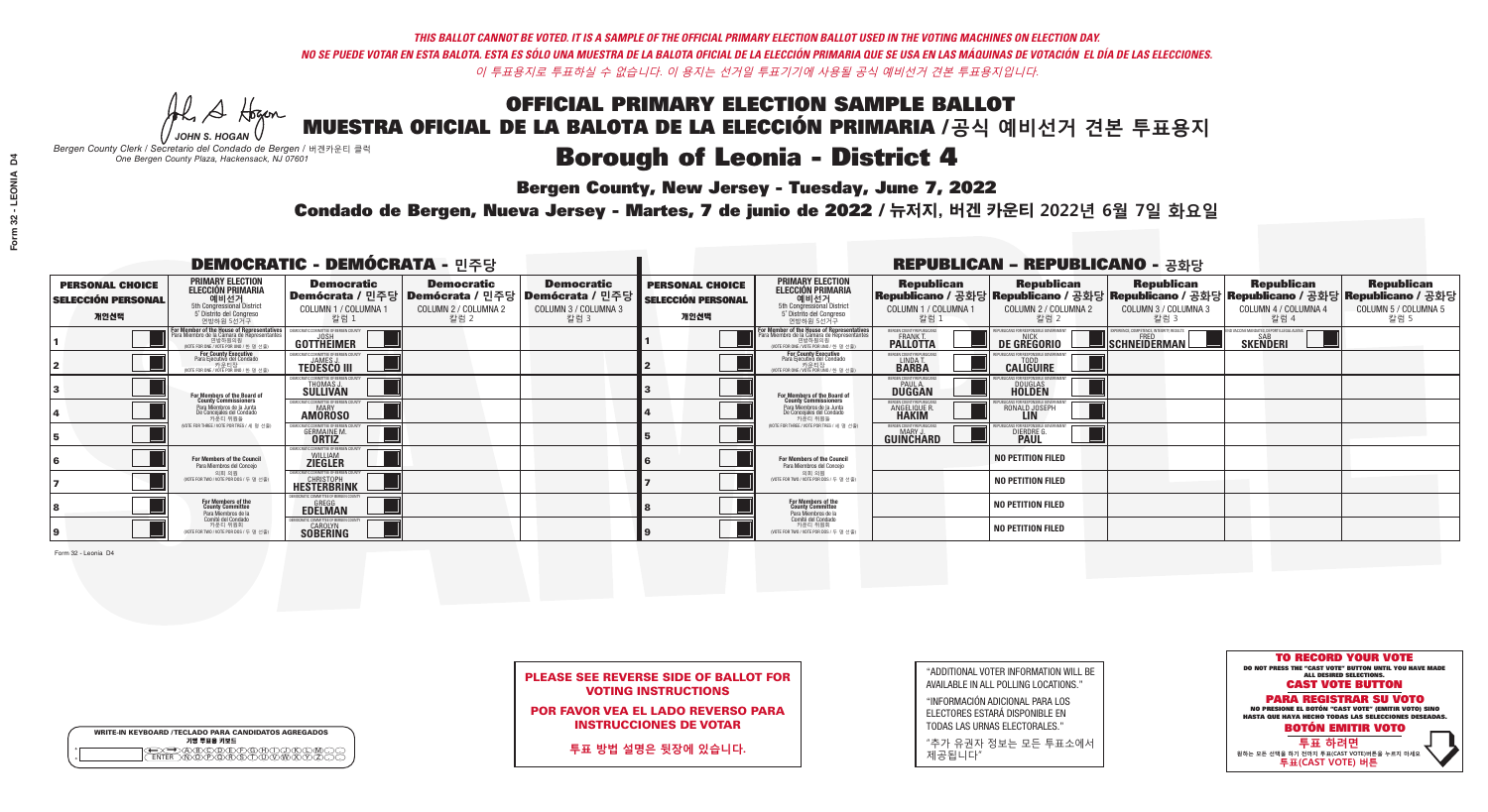**Bergen County, New Jersey - Tuesday, June 7, 2022** 

A Hogan *JOHN S. HOGAN*

|         | <b>WRITE-IN KEYBOARD /TECLADO PARA CANDIDATOS AGREGADOS</b><br>기명 투표용 키보드 |
|---------|---------------------------------------------------------------------------|
| 0       | )(B)C)(D)(E)(F)(G)(A)(                                                    |
| $\circ$ | <u>\∩ሸሸጽ</u> ኛ\ች                                                          |

*Bergen County Clerk / Secretario del Condado de Bergen /* 버겐카운티 클럭 *One Bergen County Plaza, Hackensack, NJ 07601*



PLEASE SEE REVERSE SIDE OF BALLOT FOR VOTING INSTRUCTIONS

POR FAVOR VEA EL LADO REVERSO PARA INSTRUCCIONES DE VOTAR

**투표 방법 설명은 뒷장에 있습니다.**

| "ADDITIONAL VOTER INFORMATION WILL BE |
|---------------------------------------|
| AVAILABLE IN ALL POLLING LOCATIONS."  |

"INFORMACIÓN ADICIONAL PARA LOS ELECTORES ESTARÁ DISPONIBLE EN TODAS LAS URNAS ELECTORALES."

"추가 유권자 정보는 모든 투표소에서 제공됩니다"

Condado de Bergen, Nueva Jersey - Martes, 7 de junio de 2022 / 뉴저지, 버겐 카운티 2022년 6월 7일 화요일 *One Bergen County Plaza, Hackensack, NJ 07601*

| <b>DEMOCRATIC - DEMÓCRATA - 민주당</b>                         |                                                                                                                                    |                                                                                |                                                   | <b>REPUBLICAN - REPUBLICANO - 공화당</b>                                                                        |                                                             |                                                                                                                                              |                                                               |                                                   |                                                                                                                                                |                                                               |                                                   |
|-------------------------------------------------------------|------------------------------------------------------------------------------------------------------------------------------------|--------------------------------------------------------------------------------|---------------------------------------------------|--------------------------------------------------------------------------------------------------------------|-------------------------------------------------------------|----------------------------------------------------------------------------------------------------------------------------------------------|---------------------------------------------------------------|---------------------------------------------------|------------------------------------------------------------------------------------------------------------------------------------------------|---------------------------------------------------------------|---------------------------------------------------|
| <b>PERSONAL CHOICE</b><br><b>SELECCIÓN PERSONAL</b><br>개인선택 | <b>PRIMARY ELECTION</b><br><b>ELECCIÓN PRIMARIA</b><br>예비선거<br>5th Congressional District<br>5° Distrito del Congreso<br>연방하원 5선거구 | <b>Democratic</b><br>COLUMN 1 / COLUMNA 1<br>칼럼 1                              | <b>Democratic</b><br>COLUMN 2 / COLUMNA 2<br>칼럼 2 | <b>Democratic</b><br>  Demócrata / 민주당   Demócrata / 민주당   Demócrata / 민주당  <br>COLUMN 3 / COLUMNA 3<br>칼럼 3 | <b>PERSONAL CHOICE</b><br><b>SELECCIÓN PERSONAL</b><br>개인선택 | <b>PRIMARY ELECTION</b><br><b>ELECCIÓN PRIMARIA</b><br>예비선거<br>5th Congressional District<br>5° Distrito del Congreso<br>연방하원 5선거구           | <b>Republican</b><br>COLUMN 1 / COLUMNA 1<br>칼럼 :             | <b>Republican</b><br>COLUMN 2 / COLUMNA 2<br>칼럼 2 | <b>Republican</b><br>Republicano / 공화당 Republicano / 공화당 Republicano / 공화당 Republicano / 공화당 Republicano / 공화당<br>COLUMN 3 / COLUMNA 3<br>칼럼 3 | <b>Republican</b><br>COLUMN 4 / COLUMNA 4<br>칼럼 4             | <b>Republican</b><br>COLUMN 5 / COLUMNA 5<br>칼럼 5 |
|                                                             | For Member of the House of Representatives<br>Para Miembro de la Cámara de Representantes                                          | <b>GOTTHEIMER</b>                                                              |                                                   |                                                                                                              |                                                             | For Member of the House of Representatives<br>Para Miembro de la Cámara de Representantes<br>연방하원의원<br>(VOTE FOR ONE / VOTE POR UNO / 한 명 선출 | ERGEN COUNTY REPUBLICAN:<br><b>PALLOTTA</b>                   | DE GREGORIO                                       | SCHNEIDERMAN                                                                                                                                   | ) VACCINE MANDATES, DEPORT ILLEGAL ALIENS.<br><b>SKENDERI</b> |                                                   |
|                                                             | <b>For County Executive</b><br>Para Ejecutivo del Condado<br>가운티장<br>(VOTE FOR ONE / VOTE POR UNO / 한 명 선출)                        | EMOCRATIC COMMITTEE OF BERGEN COUNT<br><b>TEDESCO III</b>                      |                                                   |                                                                                                              |                                                             | <b>For County Executive</b><br>Para Ejecutivo del Condado<br>카운티장<br>(VOTE FOR ONE / VOTE POR UNO / 한 명 선출                                   | BERGEN COUNTY REPUBLICAN:<br>LINDAT.                          | <b>CALIGUIRE</b>                                  |                                                                                                                                                |                                                               |                                                   |
|                                                             | <b>For Members of the Board of<br/>County Commissioners</b>                                                                        | MOCRATIC COMMITTEE OF BERGEN COUNTY<br>THOMAS J.                               |                                                   |                                                                                                              |                                                             | For Members of the Board of<br>County Commissioners                                                                                          | ERGEN COUNTY REPUBLICAN:<br><b>PAUL A.</b><br><b>DUGGAN</b>   | <b>DOUGLAS</b><br><b>HOLDEN</b>                   |                                                                                                                                                |                                                               |                                                   |
|                                                             | Para Miembros de la Junta<br>De Concejales del Condado<br>카운티 위원들                                                                  | EMOCRATIC COMMITTEE OF BERGEN COUNTY<br><b>AMOROSO</b>                         |                                                   |                                                                                                              |                                                             | Para Miembros de la Junta<br>De Concejales del Condado<br>카운티 위원들                                                                            | ERGEN COUNTY REPUBLICAN<br><b>ANGELIQUE R</b><br><b>HAKIM</b> | RONALD JOSEPH<br><b>LIN</b>                       |                                                                                                                                                |                                                               |                                                   |
|                                                             | (VOTE FOR THREE / VOTE POR TRES / 세 명 선출                                                                                           | ATIC COMMITTEE OF BERGEN COUNT<br><b>GERMAINE M.</b>                           |                                                   |                                                                                                              |                                                             | NOTE FOR THREE / VOTE POR TRES / 세 명 선출!                                                                                                     | BERGEN COUNTY REPUBLICANS<br>MARY J.<br>GUINCHARD             | <b>DIERDRE</b>                                    |                                                                                                                                                |                                                               |                                                   |
|                                                             | For Members of the Council<br>Para Miembros del Conceio                                                                            | EMOCRATIC COMMITTEE OF BERGEN COUNTY<br><b>ZIEGLER</b>                         |                                                   |                                                                                                              |                                                             | For Members of the Council<br>Para Miembros del Conceio                                                                                      |                                                               | <b>NO PETITION FILED</b>                          |                                                                                                                                                |                                                               |                                                   |
|                                                             | 의회 의원<br>(VOTE FOR TWO / VOTE POR DOS / 두 명 선출                                                                                     | EMOCRATIC COMMITTEE OF BERGEN COUNTY<br><b>CHRISTOPH</b><br><b>HESTERBRINK</b> |                                                   |                                                                                                              |                                                             | 의회 의원<br>(VOTE FOR TWO / VOTE POR DOS / 두 명 선출)                                                                                              |                                                               | <b>NO PETITION FILED</b>                          |                                                                                                                                                |                                                               |                                                   |
|                                                             | For Members of the<br>County Committee<br>Para Miembros de la                                                                      | RATIC COMMITTEE OF BERGEN COUNTY<br><b>CONTRERAS</b>                           |                                                   |                                                                                                              |                                                             | For Members of the<br>County Committee<br>Para Miembros de la<br>Comité del Condado                                                          |                                                               | NO PETITION FILED                                 |                                                                                                                                                |                                                               |                                                   |
|                                                             | Comité del Condado<br>카운티 위원회<br>(VOTE FOR TWO / VOTE POR DOS / 두 명 선출)                                                            | <b>AMOCRATIC COMMITTEE OF BERGEN COUNTY</b><br>BERNADETTE                      |                                                   |                                                                                                              |                                                             | 카운티 위원회<br>(VOTE FOR TWO / VOTE POR DOS / 두 명 선출)                                                                                            |                                                               | <b>NO PETITION FILED</b>                          |                                                                                                                                                |                                                               |                                                   |